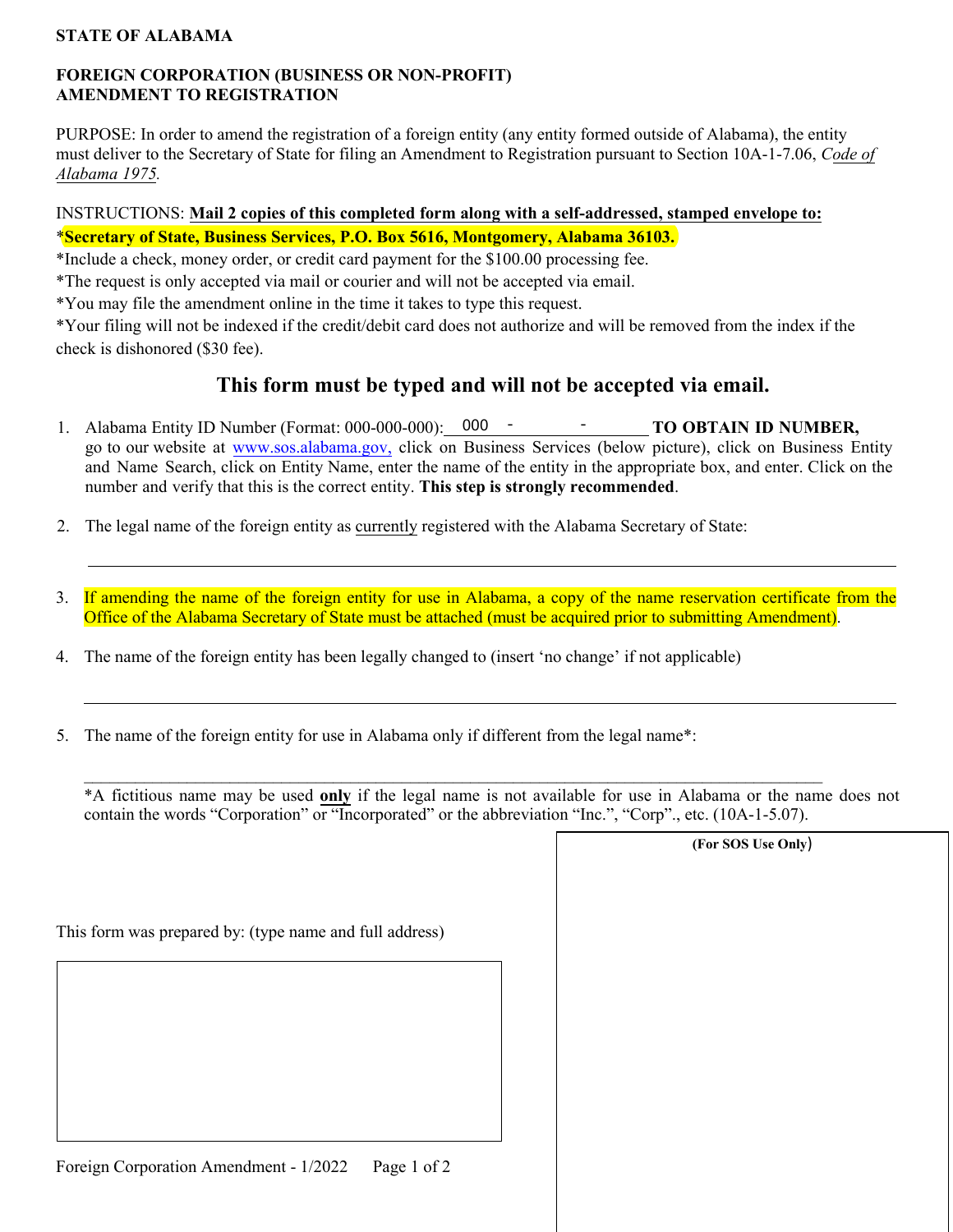#### **FOREIGN CORPORATION (BUSINESS OR NON-PROFIT) AMENDMENT TO REGISTRATION**

- 6. If a fictitious name is used the undersigned certifies the resolution of the Corporation's governing authority to adopt the fictitious name for use in Alabama and affirms the Authority to make such a certification under Section 10A-1-7.07.
- 7. The undersigned certifies that the foreign entity exists as a valid Corporation under the laws of the entity's jurisdiction of formation.
- 8. Change street (**No PO Boxes**) address of principal office to:

Change mailing address of principal office to (insert 'no change' if not applicable):

9. Change state/country of incorporation/formation to:

/ /

Date Typed name **and** title of signature Below

Signature of person authorized to sign per 10A-1-4.01